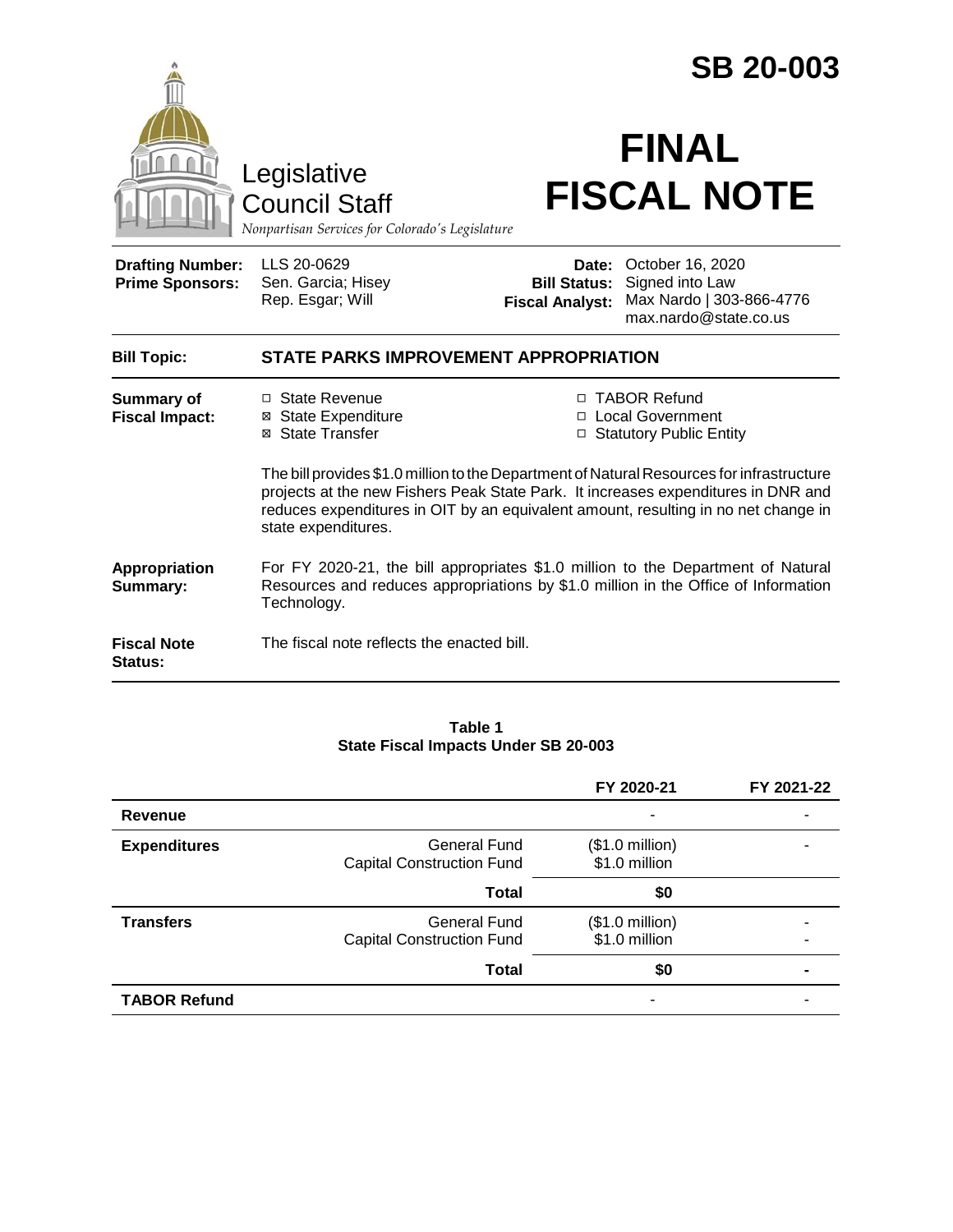October 16, 2020

# **Summary of Legislation**

The bill transfers \$1.0 million from the General Fund to the Capital Construction Fund and appropriates it to the Department of Natural Resources (DNR). The appropriation is for infrastructure development projects, including cultural and natural resource studies, at the new Fishers Peak State Park. The Parks and Wildlife Commission must submit a report to the General Assembly detailing state park funding needs and shortfalls by December 1, 2021.

The bill decreases General Fund appropriations for applications administration in the Office of Information Technology (OIT) by \$1.0 million.

#### **State Revenue**

The bill may increase state cash fund revenue from gifts, grants, and donations. The bill directs DNR to seek, accept, and expend any gifts, grants, or donations to develop and improve Fishers Peak State Park. However, no sources of gifts, grants, or donations have been identified at this time. Gifts, grants, and donations are exempt from TABOR revenue limits.

#### **State Transfers**

The bill transfers \$1.0 million from the General Fund to the Capital Construction Fund in FY 2020-21.

## **State Expenditures**

The bill increases cash fund expenditures and decreases General Fund expenditures by \$1.0 million each in FY 2020-21, resulting in no net change in total state expenditures.

- *Department of Natural Resources.* Expenditures in the DNR will increase by \$1.0 million from the Capital Construction Fund. For any project initiated in FY 2020-21, the appropriation is available for up to three years. This fiscal note assumes that future staffing needs and operating costs for the Fishers Peak State Park will be addressed through the annual budget process.
- *Office of Information Technology.* Expenditures in OIT for applications administration will decrease by \$1.0 million from the General Fund.

## **Effective Date**

The bill was signed into law by the Governor and took effect on June 29, 2020.

#### **State Appropriations**

For FY 2020-21, the bill appropriates \$1.0 million to the Departments of Natural Resources from the Capital Construction Fund, and reduces General Fund appropriations in the Office of Information Technology by \$1.0 million.